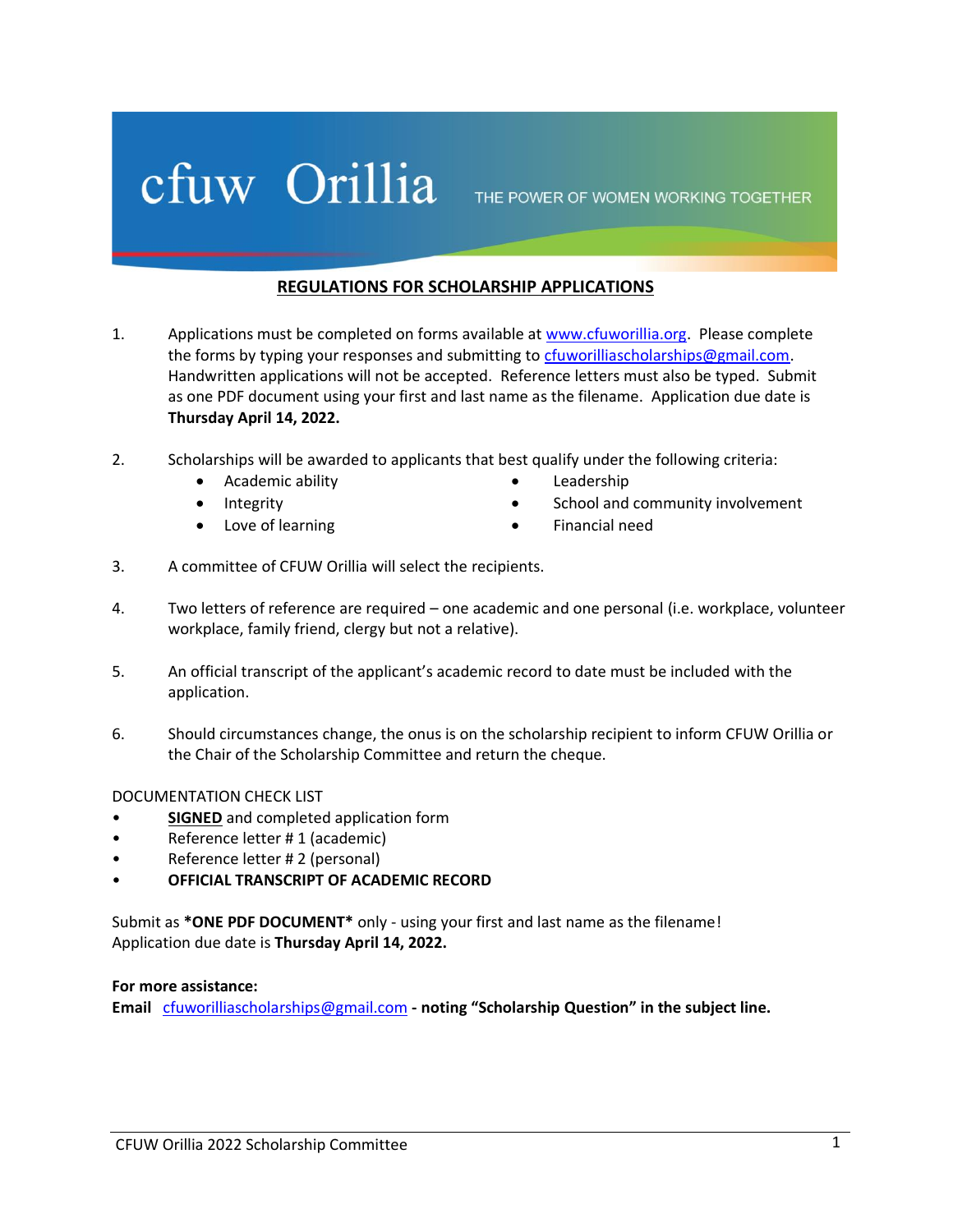#### Canadian Federation of University Women Orillia

| Name:                               | Date of Birth:                                                                                                         |
|-------------------------------------|------------------------------------------------------------------------------------------------------------------------|
| <b>Street Address:</b>              | Phone:                                                                                                                 |
| City:                               | Email:                                                                                                                 |
| Postal Code:                        | Communication will be via email. It is your responsibility to<br>advise CFUW Orillia if you change your email address. |
| Which school did you graduate from? |                                                                                                                        |
| Orillia Secondary School            | Patrick Fogarty Secondary School                                                                                       |
| <b>Orillia Learning Centres</b>     | Twin Lakes Secondary School                                                                                            |
| Online / Other                      |                                                                                                                        |

#### **SCHOLARSHIP APPLICATION FORM 2022**

| We like to publish scholarship recipients in local media. Please indicate your consent.    |                                       |  |
|--------------------------------------------------------------------------------------------|---------------------------------------|--|
| I consent to publication of my picture.                                                    | It consent to publication of my name. |  |
| I certify that I have not used any paid professional services to complete this application |                                       |  |
| Applicant's Signature                                                                      | Date                                  |  |
|                                                                                            |                                       |  |

Double check the Documentation Check List (page 1) to ensure that your application is complete. **Deadline for applications is Thursday April 14, 2022 Late, incomplete, or applications without reference letters** will not be considered.

 $\Gamma$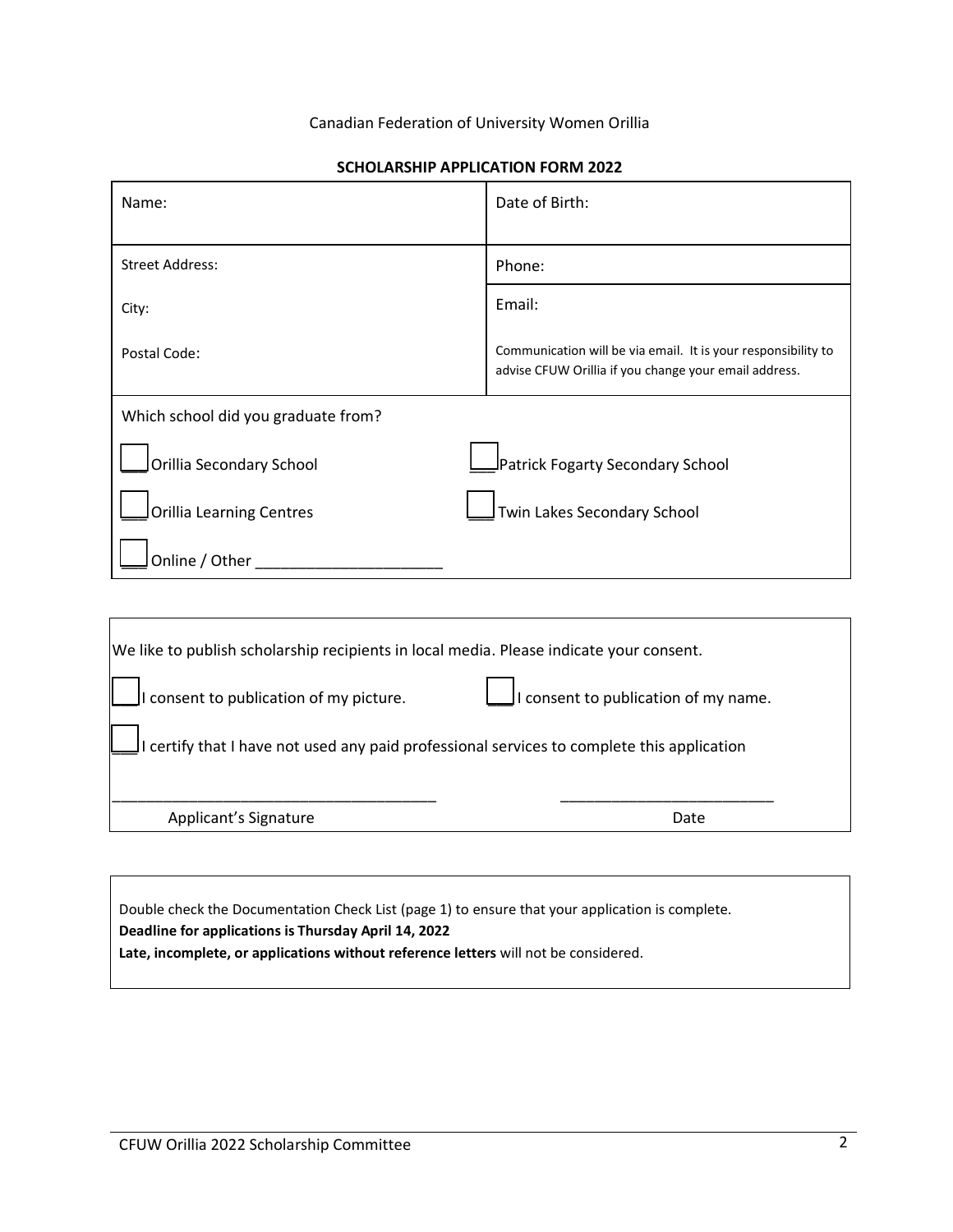## **MATURE STUDENT:**

What is your overall average for credits on your transcript for grades 11 and 12?

- Instructions: Total all marks for these grades and divide by the number of credits. For half credits divide the final mark in two before adding it in. Attach a copy of your transcript of academic record.
- 1. Why did you choose not to pursue post-secondary education immediately after high school?

\_\_\_\_\_\_\_\_\_\_\_

2**.** Tell us about activities you participated in at high school. Detail your involvement in each activity and include any ways that you demonstrated leadership.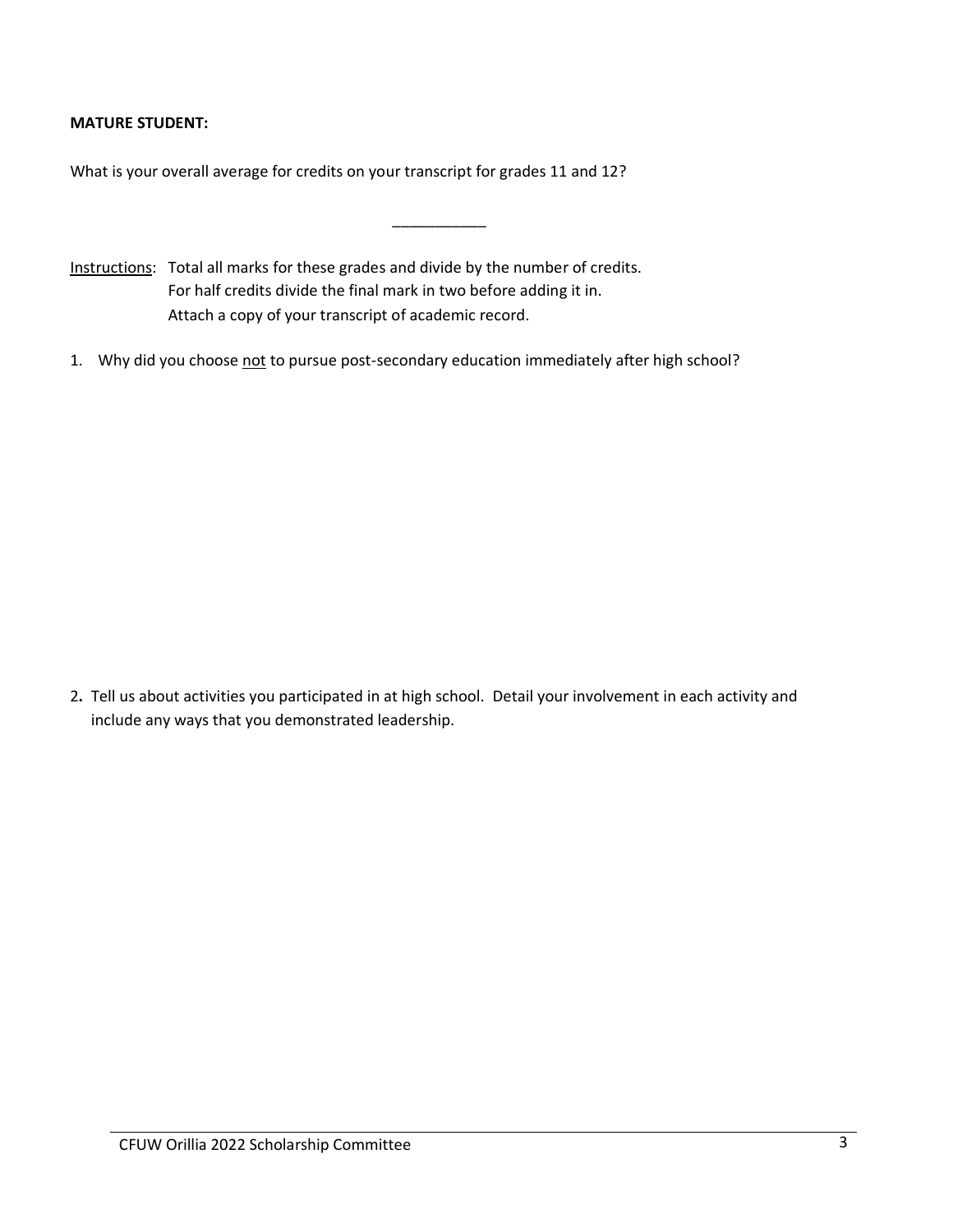3. What skills and knowledge have you gained from work/life experiences that will help you as you further your education?

4. Are there courses taken and not listed on transcript that you would like to include? (IE: First Aid, computer, ECE)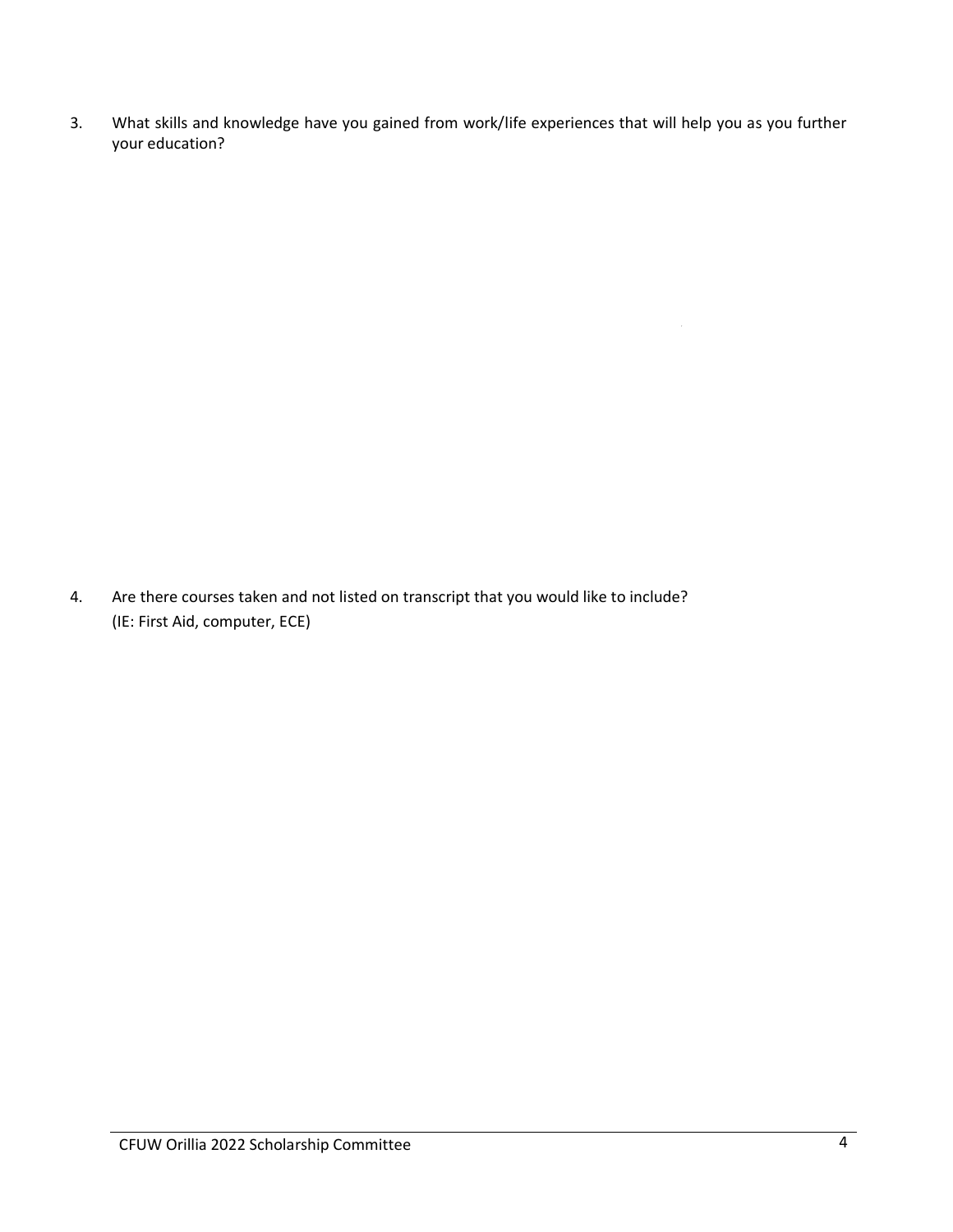## **MATURE STUDENT**

Detail your involvement and include any ways that you demonstrated leadership and were a positive role model for others.

|                    | $\mathbf{1}$ .            |
|--------------------|---------------------------|
| <b>At Your</b>     |                           |
|                    | 2.                        |
| School             |                           |
|                    | $\overline{\mathbf{3}}$ . |
|                    |                           |
|                    | $\mathbf{1}$ .            |
| <b>With Family</b> | $\overline{2}$ .          |
|                    |                           |
| and Friends        | 3.                        |
|                    |                           |
|                    |                           |
| In Your            | $\mathbf{1}$ .            |
|                    |                           |
| Community          | 2.                        |
|                    |                           |
|                    | 3.                        |
|                    |                           |
|                    | 1.                        |
| In Your            |                           |
| Employment         | 2.                        |
|                    |                           |
|                    | 3.                        |
|                    |                           |
|                    |                           |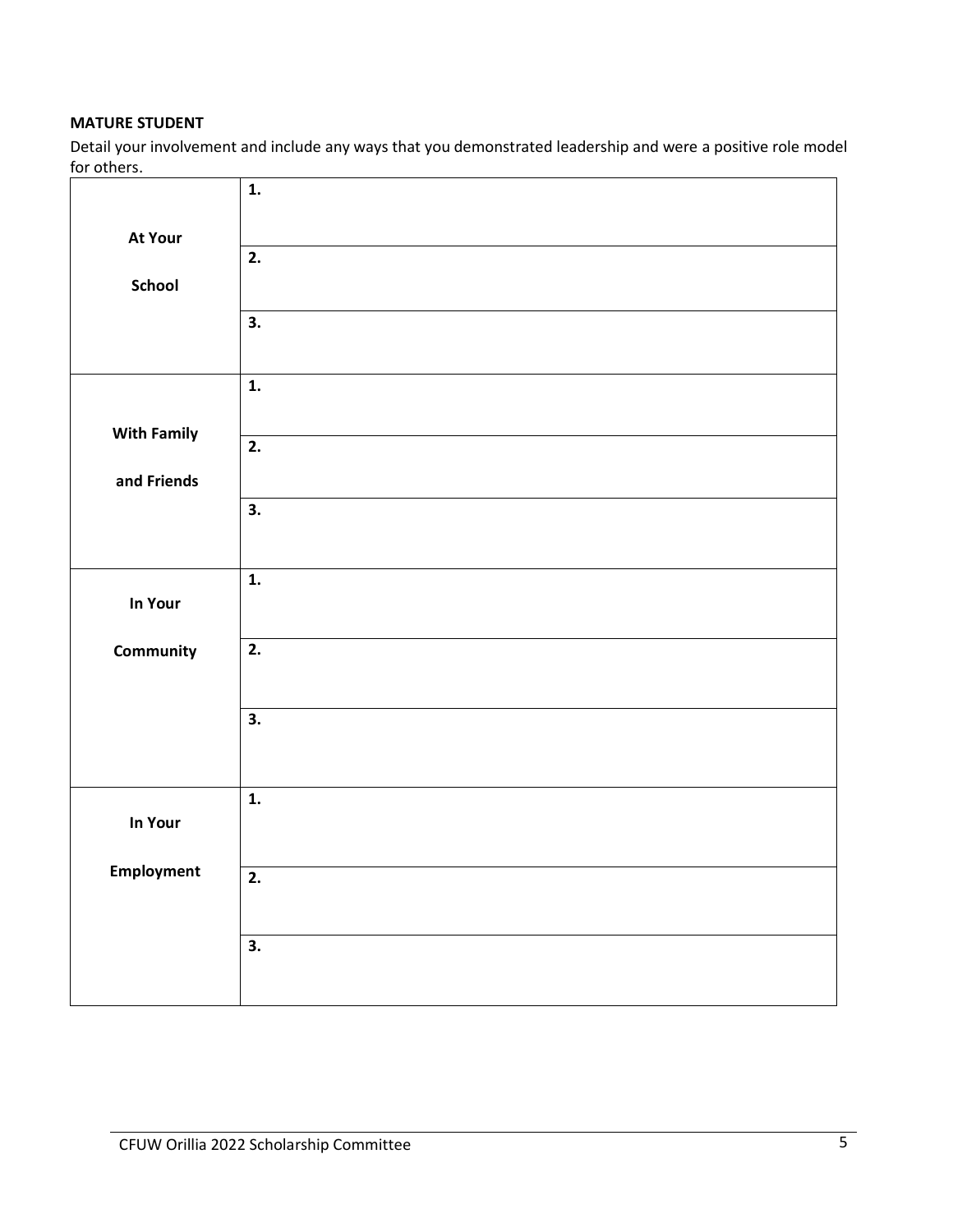## **MATURE STUDENT: PERSONAL BACKGROUND**

Compose a paragraph of at least 200 words explaining how you meet the required criteria for a scholarship (refer to page 1) and how receiving a CFUW scholarship would help with your postsecondary goals.

## **CAREER GOALS**

1. Which colleges**/**universities have accepted you, or have you applied to, as a student?

2. What are your future career goals?

### **OPTIONAL QUESTION:**

Is there any other information you would like to share with us that you think would help us in evaluating your application? For example, describe a moment in your life that made you feel particularly proud of yourself.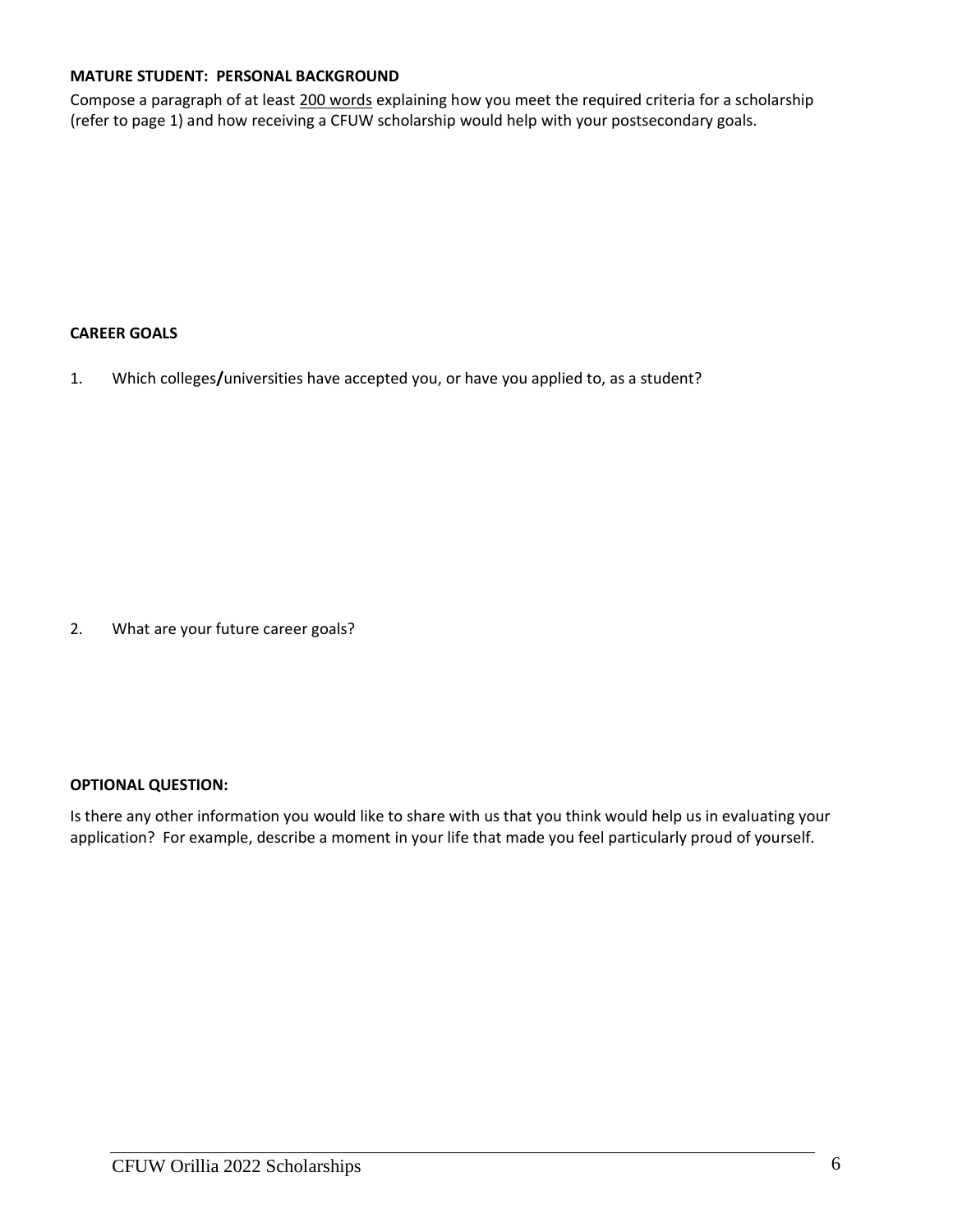# Cfuw Orillia THE POWER OF WOMEN WORKING TOGETHER

#### **CANADIAN FEDERATION OF UNIVERSITY WOMEN ORILLIA**

Academic Letter of Reference for Scholarship Applicant. Be sure letters are typed.

Scholarships are awarded to candidates who best qualify under these criteria:

- Academic ability
- Integrity
- Love of learning
- Leadership
- School and community involvement
- Financial need

Please comment on any of the above criteria which apply to your experience with the applicant.

| Reference for:                 | Recommendation By: |
|--------------------------------|--------------------|
| Relationship to the Applicant: |                    |
| Phone Number:                  | Email Address:     |